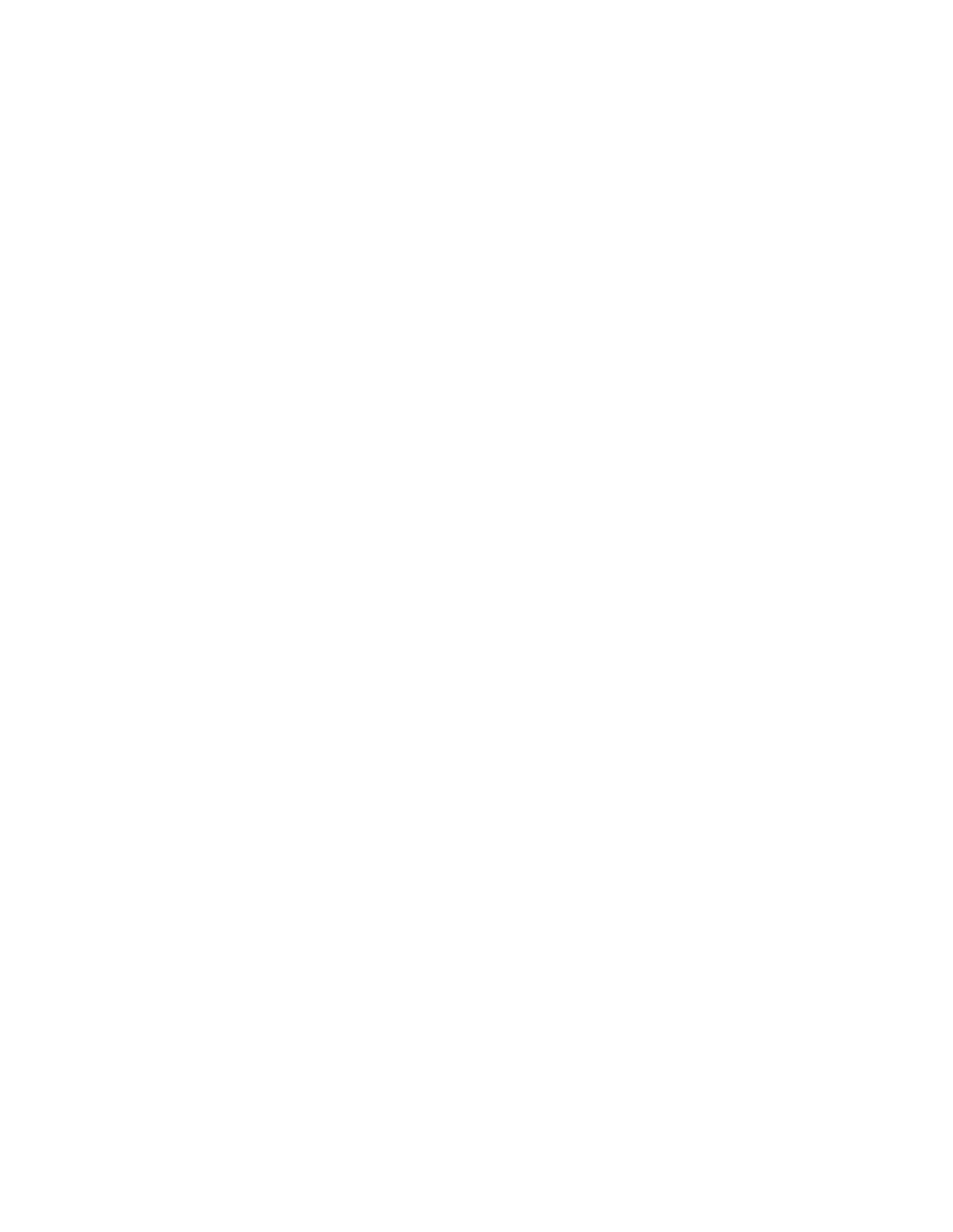STATE OF HAWAII — DEPARTMENT OF TAXATION

# **Quarterly Notice to Residual Interest Holder of REMIC Taxable Income or Net Loss Allocation**

For calendar quarter ended \_\_\_\_\_\_\_\_\_\_\_\_\_\_\_\_\_\_\_\_\_\_\_, 20

Copy B — For Residual Holder

(Complete for each residual interest holder—See Instructions on back of Copy C.)

| Residual interest holder's identifying number                 | REMIC's identifying number                 |
|---------------------------------------------------------------|--------------------------------------------|
| Residual interest holder's name, address, and Postal/ZIP code | REMIC's name, address, and Postal/ZIP code |

**<sup>A</sup>** What type of entity is the residual interest holder? ......................................................................................

**B** Enter residual interest holder's percentage of ownership of all residual interests:

(i) Before change: ...............%

**SCHEDULE** (FORM N-66) (REV. 2013)

(ii) End of quarter: ...............%

**C** Enter the percentage of the REMIC's assets for the quarter represented by each of the following:

- (i) Real estate assets under IRC section  $856(c)(5)(B)$  ...............% (ii) Assets described in IRC section  $7701(a)(19)(C)$  (relating to the
- definition of a domestic building and loan association) **Definition** of a domestic building and loan association) **D** Check applicable boxes: (1)  $\Box$  Final Schedule Q (2)  $\Box$  Amended Schedule Q
- **E** Reconciliation of residual interest holder's capital account:
- 

| (a)<br>Capital account<br>at beginning of<br>quarter | (b)<br>Capital<br>contributed<br>during quarter | (c)<br>Taxable income<br>(net loss) from<br>line 1b below | (d)<br>Nontaxable<br>income | (e)<br>Unallowable<br>deductions | Withdrawals<br>and<br>distributions | (g)<br>Capital account<br>at end of quarter<br>(combine cols. (a)<br>through $(f)$ |
|------------------------------------------------------|-------------------------------------------------|-----------------------------------------------------------|-----------------------------|----------------------------------|-------------------------------------|------------------------------------------------------------------------------------|
|                                                      |                                                 |                                                           |                             |                                  |                                     |                                                                                    |

**Caution:** *Refer to Instructions for Residual Interest Holder on back of Copy B before entering information from this schedule on your tax return.*

|   | 2 a Sum of the daily accruals under IRC section 860E for all residual interests for the calendar quarter                             |  |
|---|--------------------------------------------------------------------------------------------------------------------------------------|--|
|   |                                                                                                                                      |  |
|   | c Excess inclusion for the calendar quarter with respect to your residual interest (Subtract line 2b from line 1b, but do not enter  |  |
|   |                                                                                                                                      |  |
| 3 | Residual interest holders who are individuals or other pass-through interest holders. (See                                           |  |
|   | Instructions.) (Not required to be completed for other entities):                                                                    |  |
|   | <b>b</b> Your share of IRC section 212 expenses for the calendar quarter. (If you are an individual, this amount must be included in |  |
|   | gross income in addition to the amount shown on line 1b. See Instructions for treatment of this amount as a miscellaneous            |  |

**SCHEDULE Q (FORM N-66)**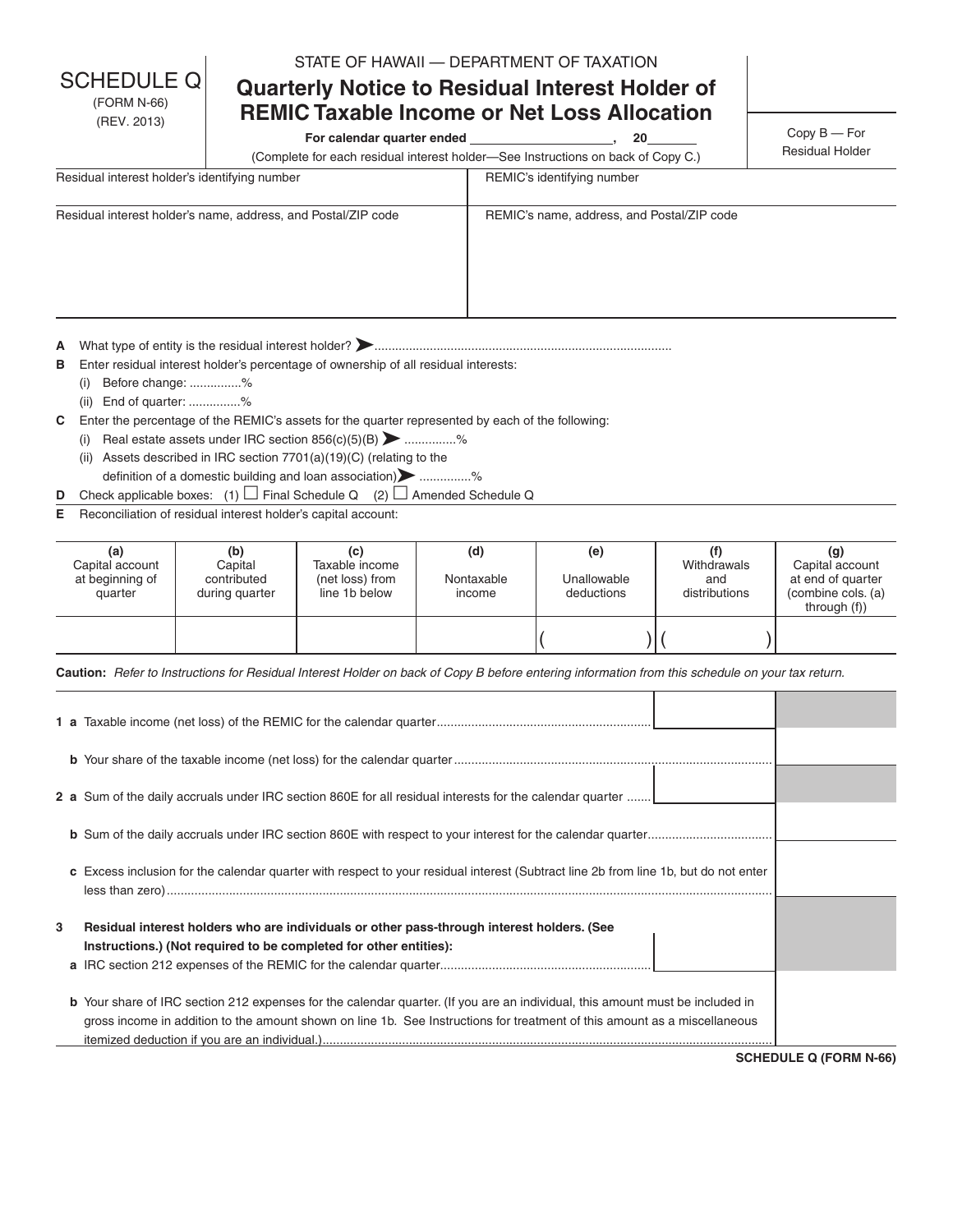## **Instructions for Residual Interest Holder**

*(Section references are to the Internal Revenue Code unless otherwise noted.)*

### **Purpose**

The real estate mortgage investment conduit (REMIC) uses Schedule Q to notify you of your share of the REMIC's quarterly taxable income (or net loss), the excess inclusion with respect to your interest, and your share of the REMIC's section 212 expenses for the quarter.

Please keep your copy of this schedule for your records. Do not file it with your tax return.

### **General Instructions**

These instructions will help you report the items shown on Schedule Q on your tax return.

**Tax treatment of REMIC items.—**Although the REMIC is not subject to income tax, you are liable for tax on your share of the REMIC's taxable income, whether or not distributed, and you must include your share on your tax return. Generally, you must report REMIC items shown on your Schedule Q (and any attached schedules) or similar statement consistent with the way the REMIC treated the items on the return it filed. This rule does not apply if your REMIC falls within the "small REMIC" exception and does not elect to be subject to the consolidated entity-level audit procedures enacted by TEFRA.

If your treatment on your original or amended return is (or may be) inconsistent with the REMIC's treatment, or if the REMIC was required to file but has not filed a return, you must file federal Form 8082, Notice of Inconsistent Treatment or Administrative Adjustment Request (AAR), with your original or amended return to identify and explain the inconsistency (or to note that a REMIC return has not been filed). See sections 860F(e) and 6222 for the inconsistent treatment rules.

**Errors.—**If you believe the REMIC has made an error on your Schedule Q, notify the REMIC and ask for a corrected Schedule Q. Do not change any items on your copy. Be sure that the REMIC sends a copy of the corrected Schedule Q to the Department of Taxation. If you are unable to reach an agreement with the REMIC with regard to the inconsistency, you must file federal Form 8082 as explained in the previous paragraph.

**Limitation on losses.—**Generally, you may not claim your share of the quarterly net loss from a REMIC that is greater than the adjusted basis of your residual interest in the REMIC at the end of the calendar quarter (determined without regard to your share of the net loss of the REMIC for that quarter). Any loss disallowed because it exceeds your adjusted basis is treated as incurred by the REMIC in the following quarter, but only for the purpose of offsetting your share of REMIC taxable income for that quarter.

Items which increase your basis are:

- (a) Money and your adjusted basis in property contributed to the REMIC.
- (b) Your share of the REMIC's taxable income.
- (c) Any income reported under the provisions of section 860F(b)(1)(C)(ii).
- Items which decrease your basis are:
- (a) Money and the fair market value of property distributed to you.
- (b) Your share of the REMIC's losses.
- (c) Any deduction claimed under the provisions of section 860F(b)(1)(D)(ii).

**Passive activity limitations under section 469.—**Amounts includible in income (or deductible as a loss) by a residual interest holder are treated as portfolio income (or loss). Such income (or loss) is not taken into account in determining the loss from a passive activity under section 469.

**Rounding Off to Whole-Dollar Amounts** — The Department of Taxation is requiring all business income tax filers to round off cents to the nearest whole dollar for all dollar entries on the tax return and schedules.

## **Specific Instructions**

**Item C. REMIC assets—**This information is provided only for the use of a residual interest holder such as a real estate investment trust or domestic building and loan association that needs to know the composition of the REMIC's underlying assets.

#### **Line 1b. Your share of the taxable income (net loss) for the calendar quarter.—**

*Calendar year taxpayers and fiscal year taxpayers whose tax years end with a calendar quarter:* You must report, as ordinary income or loss, the total of the amounts shown on line 1b of Schedule Q for each quarter included in your tax year, after applying any basis limitations, on your tax return.

*Fiscal year taxpayers whose tax years do not end with a calendar quarter:* The same rules indicated above for calendar year taxpayers apply, except that you must figure the amount to report based on your tax year. For each calendar quarter that overlaps the beginning or end of your tax year, divide the amounts shown on line 1a by the number of days in that quarter. Multiply the result by your percentage of ownership of all residual interests for each day of your tax year included in that quarter. Total the daily amounts of taxable income (or net loss) for the overlapping quarters. Add these amounts to the amounts shown on line 1b for the full quarters included in your tax year. Report the resulting income or loss in the same manner as explained above for calendar year taxpayers.

#### **Line 2c. Excess inclusion for the calendar quarter with respect to your residual interest.—**

*Calendar year taxpayers and fiscal year taxpayers whose tax years end with a calendar quarter:* The total of the amounts shown on line 2c for all quarters included in your tax year is the smallest amount of taxable income you may report for that year. Except where necessary or appropriate to prevent avoidance of Federal income tax the preceding sentence does not apply to a financial institution entitled to relief under section 1616(c)(4) of the Small Business Job Protection Act of 1996. That provision generally allows certain financial institutions to continue using the rules of section 860E(a)(2) prior to its amendment by the Act. (Special rules apply to members of affiliated groups filing consolidated returns and to which section 1616(c)(4) of the Act applies. See sections 860E(a) (3) and (4) prior to their amendment by the Act.) The line 2c amount is treated as "unrelated business taxable income" if you are an exempt organization subject to the unrelated business tax under section 511. If you are an individual, and if you must report this amount as your taxable income, enter the amount shown on line 2c on the taxable income line of your return and write "Sch. Q" on the dotted line to the left of the entry space.

*Fiscal year taxpayers whose tax years do not end with a calendar quarter:* The same rules indicated above for calendar year taxpayers apply, except that you must figure the excess inclusion based on your tax year. For each calendar quarter that overlaps the beginning or end of your tax year, divide the amount shown on line 2a by the number of days in that quarter. Multiply the result by your percentage of ownership of all residual interests for each day of your tax year included in that quarter. Total the daily amounts for the overlapping quarter. Subtract this total from your share of the taxable income for the part of the quarter included in your tax year, as previously figured. Add the resulting amounts for the overlapping quarters to the amounts shown on line 2c for the full quarters included in your tax year and report it in the same manner as explained above for calendar year taxpayers.

#### **Line 3b. Your share of section 212 expenses for the calendar quarter.**

*Calendar year taxpayers and fiscal year taxpayers whose tax years end with a calendar quarter:* If you are an individual or other pass-through interest holder (as defined in Treasury Temporary Regulations section 1.67-3T), you must report as ordinary income the total of the amounts shown on line 3b of Schedule Q for each quarter included in your tax year. This amount must be reported in addition to your share of taxable income (or net loss) determined above. Report this total on your tax return.

If you are an individual and itemize your deductions on your return, you may be able to deduct the total as a miscellaneous itemized deduction. It should be included with the other miscellaneous deductions that are subject to the 2% of adjusted gross income limit.

*Fiscal year taxpayers whose tax years do not end with a calendar quarter:* The same rules indicated above for calendar year taxpayers apply, except that you must figure your share of section 212 expenses based on your tax year. For each calendar quarter that overlaps the beginning or end of your tax year, divide the amount shown on line 3a by the number of days in that quarter. Multiply the result by your percentage of ownership of all residual interests for each day of your tax year included in that quarter. Total the daily amounts of section 212 expenses for the overlapping quarters. Add these amounts to the amounts shown on line 3b for the full quarters included in your tax year. Report the resulting amount in the same manner as explained above for calendar year taxpayers.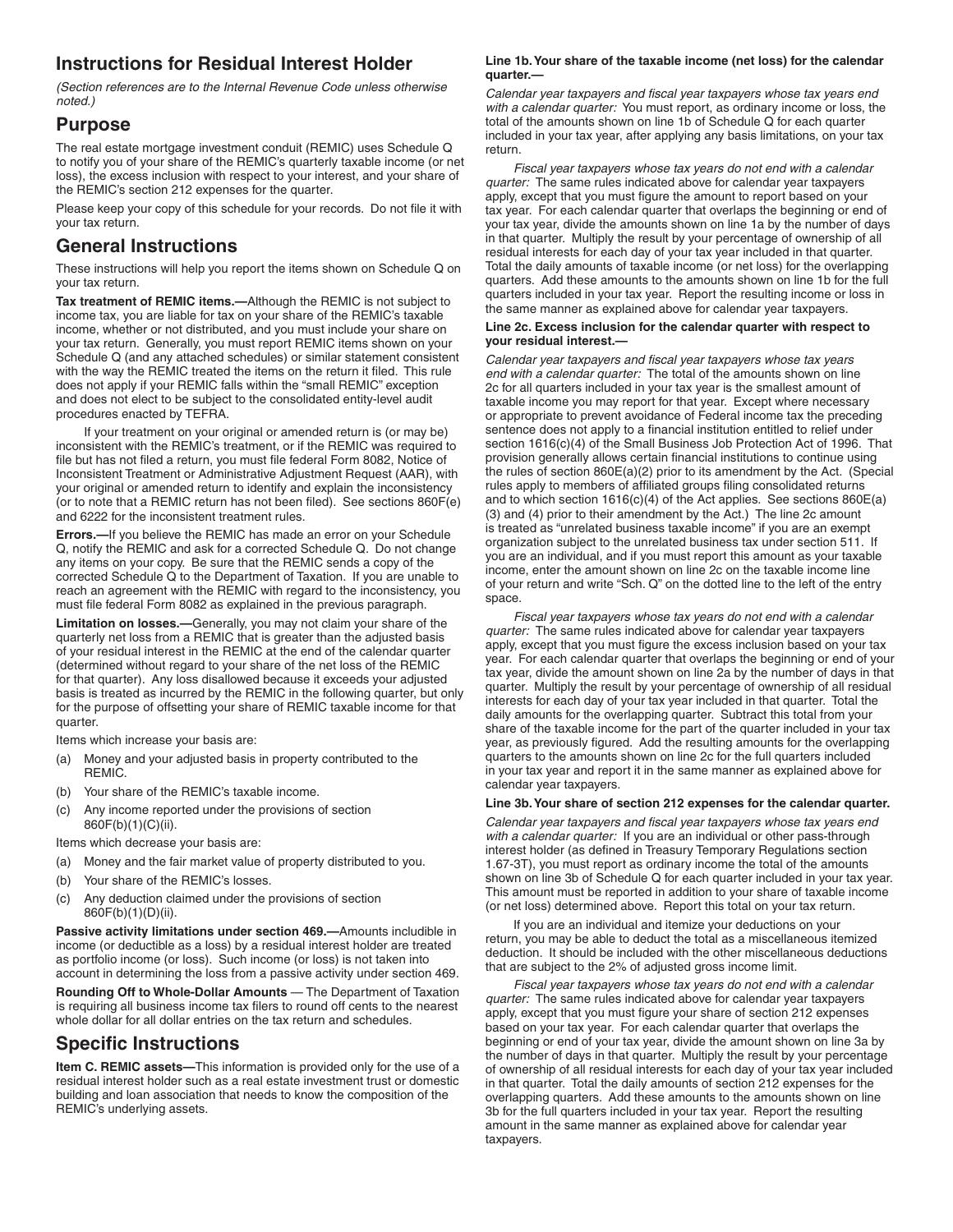STATE OF HAWAII — DEPARTMENT OF TAXATION

# **Quarterly Notice to Residual Interest Holder of REMIC Taxable Income or Net Loss Allocation**

For calendar quarter ended \_\_\_\_\_\_\_\_\_\_\_\_\_\_\_\_\_\_\_\_\_\_\_, 20

Copy C — For REMIC's Records

(Complete for each residual interest holder—See Instructions on back of Copy C.)

| Residual interest holder's identifying number                 | REMIC's identifying number                 |
|---------------------------------------------------------------|--------------------------------------------|
| Residual interest holder's name, address, and Postal/ZIP code | REMIC's name, address, and Postal/ZIP code |

**<sup>A</sup>** What type of entity is the residual interest holder? ......................................................................................

**B** Enter residual interest holder's percentage of ownership of all residual interests:

(i) Before change: ...............%

**SCHEDULE** (FORM N-66) (REV. 2013)

(ii) End of quarter: ...............%

**C** Enter the percentage of the REMIC's assets for the quarter represented by each of the following:

- (i) Real estate assets under IRC section  $856(c)(5)(B)$  ...............% (ii) Assets described in IRC section  $7701(a)(19)(C)$  (relating to the
- definition of a domestic building and loan association) **Definition** of a domestic building and loan association) **D** Check applicable boxes: (1)  $\Box$  Final Schedule Q (2)  $\Box$  Amended Schedule Q
- **E** Reconciliation of residual interest holder's capital account:
- 

| (a)<br>Capital account<br>at beginning of<br>quarter | (b)<br>Capital<br>contributed<br>during quarter | (c)<br>Taxable income<br>(net loss) from<br>line 1b below | (d)<br>Nontaxable<br>income | (e)<br>Unallowable<br>deductions | Withdrawals<br>and<br>distributions | (g)<br>Capital account<br>at end of quarter<br>(combine cols. (a)<br>through $(f)$ |
|------------------------------------------------------|-------------------------------------------------|-----------------------------------------------------------|-----------------------------|----------------------------------|-------------------------------------|------------------------------------------------------------------------------------|
|                                                      |                                                 |                                                           |                             |                                  |                                     |                                                                                    |

**Caution:** *Refer to Instructions for Residual Interest Holder on back of Copy B before entering information from this schedule on your tax return.*

|   | 2 a Sum of the daily accruals under IRC section 860E for all residual interests for the calendar quarter                             |  |
|---|--------------------------------------------------------------------------------------------------------------------------------------|--|
|   |                                                                                                                                      |  |
|   | c Excess inclusion for the calendar quarter with respect to your residual interest (Subtract line 2b from line 1b, but do not enter  |  |
|   |                                                                                                                                      |  |
| 3 | Residual interest holders who are individuals or other pass-through interest holders. (See                                           |  |
|   | Instructions.) (Not required to be completed for other entities):                                                                    |  |
|   | <b>b</b> Your share of IRC section 212 expenses for the calendar quarter. (If you are an individual, this amount must be included in |  |
|   | gross income in addition to the amount shown on line 1b. See Instructions for treatment of this amount as a miscellaneous            |  |

**SCHEDULE Q (FORM N-66)**